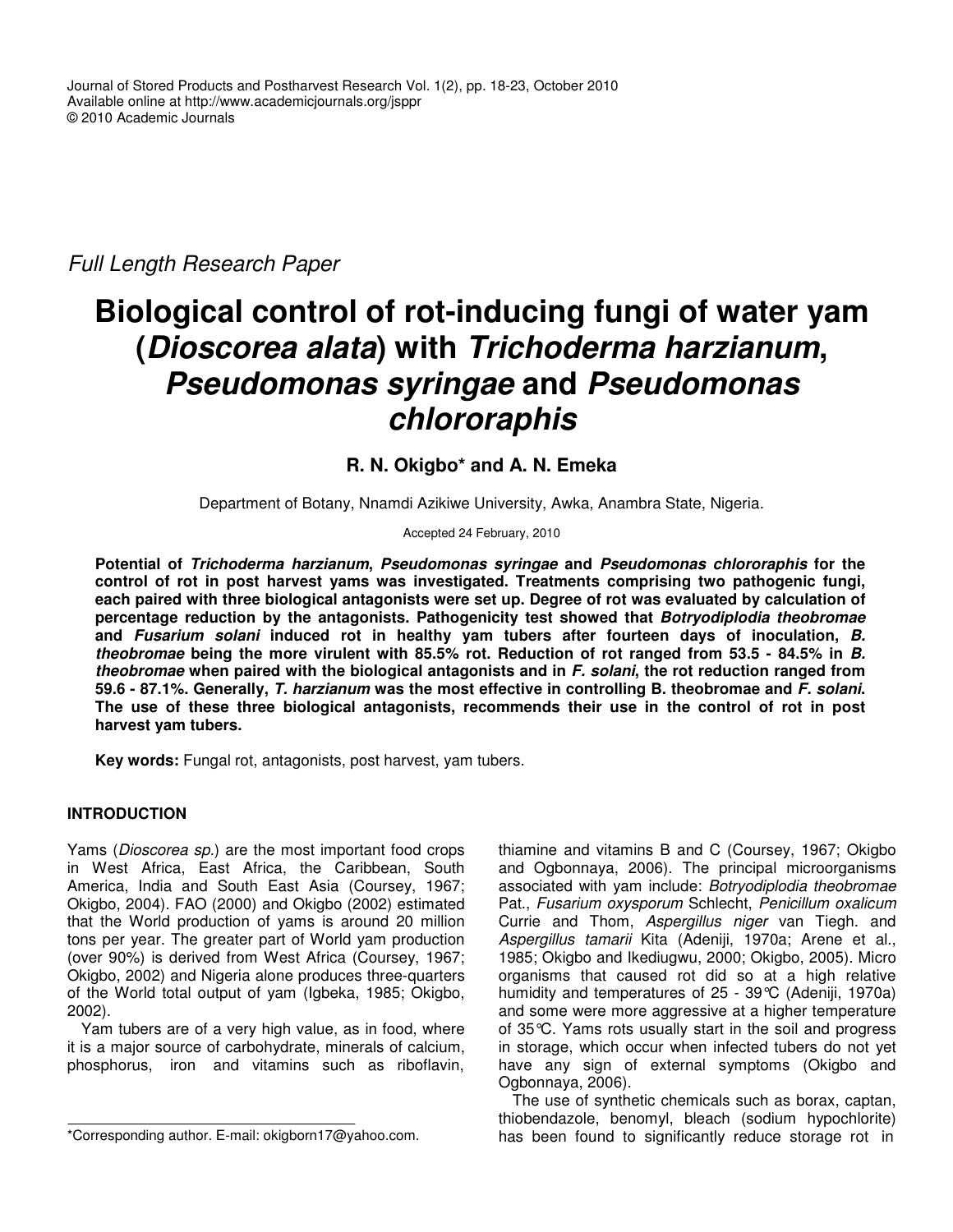yams (Booth, 1974; Noon, 1978; Okigbo, 2005). The use of micro organisms such as *Trichoderma viride* Pers. ex S. Gray and *Bacillus subtilis* have also be reported (Okigbo and Ikediugwu, 2000; Okigbo, 2002). However, the findings have hardly been adopted by farmers as, in developing economies such as Nigeria, where the majority of farmers can ill-afford the financial cost (Okigbo and Ikediugwu, 2000). Furthermore, chemical pesticides have the additional potential disadvantages of accumulation in the ecosystem and of induction of pesticide resistance in pathogens (Georgopoulos, 1977; Spotts and Cervantes, 1986; Okigbo and Ikediugwu, 2000).

Biological control of plant diseases has proved to be durable in its effects and, has the advantage of not requiring repeated periodic applications as is the case with chemical pesticides. It is thus, potentially better suited for use, particularly in developing economies (Okigbo and Ikediugwu, 2000).

However, the potential of *Trichoderma harzianum*, *Pseudomonas syringae* and *Pseudomonas chlororaphis* for the control of rot in post harvest yams was investigated in the present study.

#### **MATERIALS AND METHODS**

#### **Plant materials**

Healthy yam (*Dioscorea alata*) tubers of the susceptible variety were obtained from the yam barn of the International Institute of Tropical Agriculture (IITA) and were authenticated by Mr. Ogbe G. (Research Supervisor) of the pathology unit IITA.

#### **Preparation of culture media**

#### *Preparation of complete media*

Complete media (CM) was autoclaved at 121°C (Cheesbrough, 2000; Jawetz et al., 2004) for 15 min after which it was allowed to cool to 45 - 50°C. 1 ml of 10% concentration of lactic acid solution was added to suppress bacterial contaminants. 9 ml of the molten CM was poured into sterile disposable Petri dishes (6 and 9 cm in diam.) and was allowed to gel.

#### *Preparation of potato dextrose agar (PDA)*

Potato dextrose agar was used as the medium for the growth and maintenance of *B. theobromae*, *T. harzianum*, *P. syringae* and *P. chlororaphis* isolates. The PDA was prepared according to the manufacturer's recommendations by dissolving 39 g of dehydrated PDA (Difco™ Becton, Dickinson and Company Sparks, USA) in 1 litre of distilled water and autoclaved at 121°C for 15 min (Cheesbrough, 2000; Jawetz et al., 2004). The media was allowed to cool to 45 - 50°C and 1 ml of 10% concentration of lactic acid solution was added to suppress bacterial contaminations. 9 ml of the molten PDA was then poured into sterile disposable Petri dishes (6 and 9 cm in diameter) and was allowed to gel.

#### *Isolation of fungal pathogens from rotten yam tubers*

Small sizes of approximately  $2 \times 2$  mm were cut from yam tubers infected with rot at interphase between the healthy and rotten portions of the tubers. According to Ritichie (1991) they were first surface sterilized by dipping completely in a concentration of 10% sodium hypochlorite solution for 2 min; the sterilized sections to be inoculated was then removed and rinsed in sterile distilled water (SDW). The yam pieces were then placed on sterile paper towels in the Laminar Air Flow Cabinet (Environmental Air Control Inc. USA) to dry for 5 min. Three piece of the yam sections were plated on five bare PDA plates each and incubated at 27°C. The plates were examined daily for the development of fungal growth. Fungi were identified using a compound microscope and identification guides (Sutton, 1980). Test fungi for this study were *B. theobromae* and *Fusarium solani*.

#### **Pathogenicity test**

Healthy yam tubers (*Dioscorea alata*) were washed under running tap water to remove soil (dirt). According to Ritichie (1991) surface contaminants were removed by dipping each yam tuber into 10% concentration of sodium hypochlorite for 2 min and rinsed twice in sterile distilled water (SDW). The tubers were then placed on sterile paper towels in the Laminar Air Flow Cabinet (Environmental Air Control, Inc. USA) to dry for 20 min. Spore count was taken  $(10^6$ spores/ml) with a haemocytometer for *F. solani* and broken hyphae count for *B. theobromae*. Cylindrical holes were drilled at the proximal and distal ends of the yam tubers, using a sterile 10 mm cork borer. One millilitre of the spore-suspension and broken hyphae suspensions of each isolate were dispensed into the cylindrical holes for each tuber. The part of the tubers bored out were carefully replaced after inoculation and tightly sealed with paraffin to prevent contamination. Another tuber was inoculated with 1 ml mixture of the two pathogenic fungi and the control was set up by inoculating another tuber with 1 ml of sterile distilled water.

#### **Counting of fungi spores**

Two drops of the fungi in solution was pipette and placed on a slide. The slide was placed on the haemocytometer and viewed under the light microscope. Spore count was recorded as  $1.02 \times 10^6$  spores ml/1 litre of SDW.

#### **Counting of bacterial cells**

A spectrophotometer (Ultrospee 3000, 80-2106-20-669 89, Cambridge, England) was used in counting the cells of the bacteria. 1 ml of the SDW was pipette into a curvet and placed in the number 1 position of the spectrophotometer. One millilitre of the bacteria in solution was pipette into another curvet and placed in the number 2 position. The number 2 button was pressed to get the reading of cells count. The concentration of the bacteria in liquid was increased or decreased. This was done until a concentration of 0.06 was attained. 0.06 is equivalent to  $10^8$ . The cell count was 1.0 × 10 8 cells ml/ 1 litre of SDW.

#### **Inoculating of yam tubers with pathogenic fungi and biological antagonists**

Healthy yam tubers (*D. alata*) were first washed under running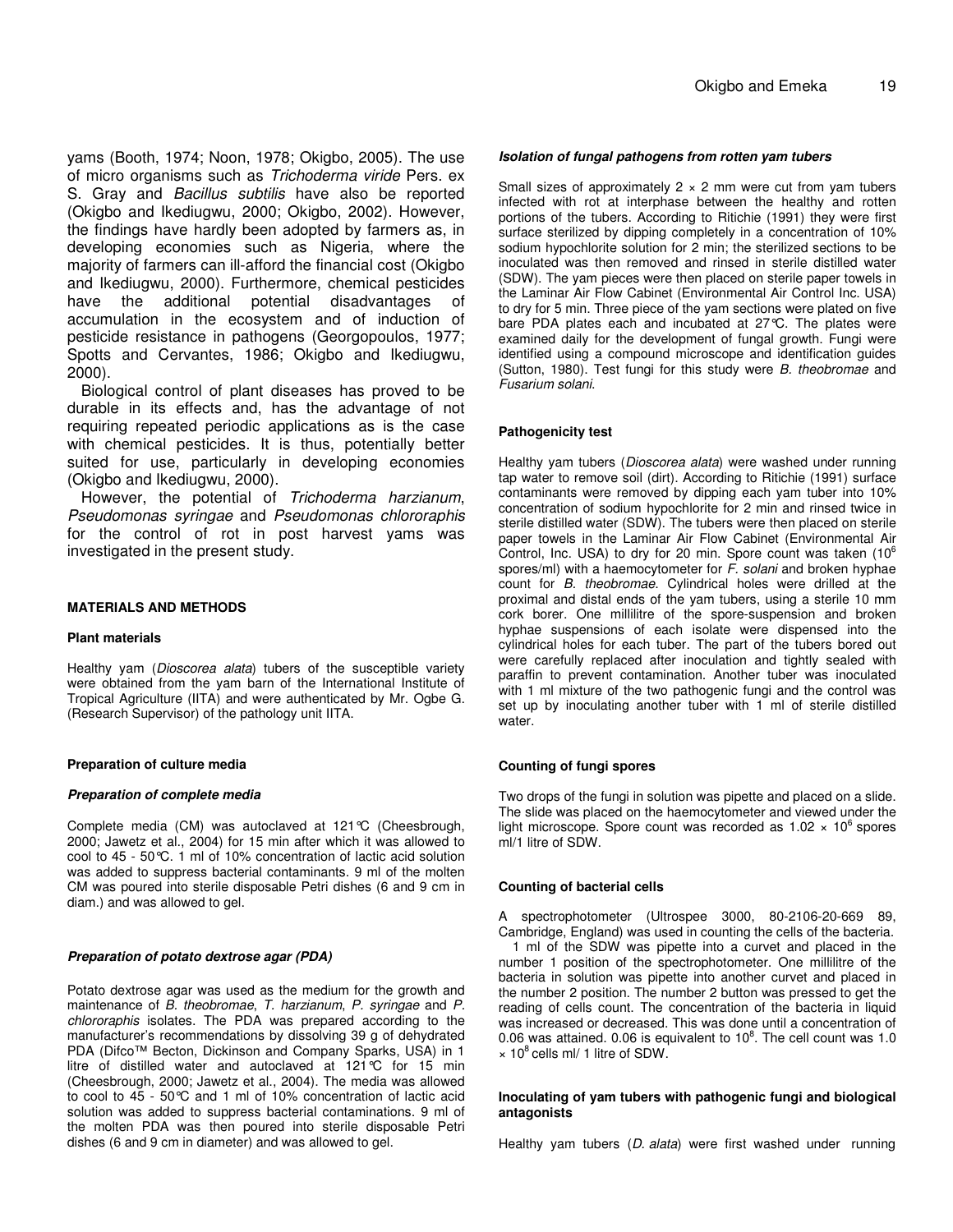**Table 1.** Percentage occurrence of fungi isolated from rotten yam tubers.

| <b>Fungi isolated</b> | Percentage occurrence |
|-----------------------|-----------------------|
| B. theobromae         | 16.3                  |
| F. solani             | 13.4                  |
| A. niger              | 13.2                  |
| F. oxysporum          | 11.0                  |
| F. semitectum         | 8.5                   |
| A flavus              | 9.8                   |
| R. stolonifer         | 11.6                  |
| P. oxalicum           | 9.8                   |
| P. chrysogenum        | 6.4                   |

**Table 2.** Pathogenicity test showing the percentage rot caused by pathogenic fungi.

| <b>Fungi inoculated</b> | Percentage rot |
|-------------------------|----------------|
| B. theobromae           | 85.5           |
| F. solani               | 80 2           |
|                         |                |

tap water to remove dirt and soil particles, before rinsing in 10% concentration of sodium hypochlorite for 5 min to remove surface contaminants. The yam tubers were placed on paper towels to dry.

Treatments comprising two pathogenic fungi, each paired with three biological antagonists were set up to determine the effect of rot in yam tubers. *B. theobromae* and *F. solani* served as the control, while *T. harzianum, P. syringae* and *P. chlororaphis* served as the antagonist.

Each of the biological antagonists was paired with the pathogenic fungi and the yam tubers were inoculated separately as follows:

- 1. *B. theobromae* paired with *P. syringae*.
- 2. *F. solani* paired with *P. syringae*.
- 3. *B. theobromae* paired with *P. chlororaphis*.
- 4. *F. solani* paired with *P. chlororaphis*.
- 5. *B. theobromae* paired with *T. harzianum*.
- 6. *F. solani* paired with *T. harzianum*.
- 7*. B. theobromae* paired with water (control).
- 8. *F. solani* paired with water (control).

For each treatment, one litre of the pathogenic fungi in liquid medium was mixed with one litre of the biological antagonist in liquid medium and stirred for 5 min. A sterile pin bar was used to scratch each yam tuber, starting from the proximal end to the distal end. The injured yam tuber was immersed wholly in the dispersed medium (containing the pathogenic fungi and the biological antagonist) and left for 10 min. The yam tubers were then removed and put separately into a moist white nylon bag. The nylon bags were tied with a rubber band and punctured; this was to allow air for conducive environment for the pathogenic fungi. The nylon bags containing the inoculated yam tubers were placed on benches at room temperature for 42 days. Yam tubers dipped in pathogenic fungi in liquid medium alone served as the control.

The yam tubers were evaluated for rot by cutting transversely at the point of injures. The degree of rot was evaluated by comparing with the controls, and the percentage inhibition of rot by the

antagonists over the pathogenic fungi was also evaluated according to the method described by Whipps (1987).

Percentage Inhibition = 
$$
\frac{R_1 - R_2}{R_1} \times 100\%
$$

where  $R_1$  is the furthest radial distance of pathogen in control tubers;  $R<sub>2</sub>$  is the furthest radial distance of pathogen in antagonistincorporated tubers.

The inhibition percentage was determined as a guide in selecting the minimum inhibition concentration (MIC) that will be effective in controlling the rot-causing fungi. Antagonists were also rated for their inhibitory effects using a scale by Sangoyomi (2004):

≤0% inhibition (not effective), > 0 - 20% inhibition (slightly effective), > 20 - 50% inhibition (moderately effective), > 50 - <100% inhibition (effective), 100% inhibition (highly effective).

#### **Experimental design**

The experimental design used was randomized complete block design (RCBD) with three replicates. Test of variance was calculated using Analysis of variance (ANOVA) via statistical analysis system (SAS) of version 9.1 and means were separated using least significance difference (LSD) via general linear model (GLM) procedure.

### **RESULTS**

#### **Isolation of pathogenic fungi from rotten yam tubers**

Fungi that were consistently isolated from rot infected tissues of yam tubers (from inoculation of the rotten yams) include: *B. theobromae*, *F. solani*, *A. niger*, *F. oxysporum, Fusarium semitectum, Aspergillus flavus*, *Rhizopus stolonifer*, *Penicillum oxalicum* and *Penicillum chrysogenum*. The most frequently occurring was *B. theobromae* with 16.3% occurrence, while the least occurrence was *P. chrysogenum* with 6.4% occurrence (Table 1).

#### **Pathogenicity test**

The pathogenicity test showed that *B. theobromae* and *F. solani* induced rot in healthy yam tubers after 14 days of inoculation. *B. theobromae* was the more virulent with 85.5% rot (Table 2).

## **Effects of biological antagonist (***P. syringae, P. chlororaphis, T. harzianum***) on the growth of pathogenic fungi (***B. theobromae* **and** *F. sarium solani***)**

Comparing the radial growth of pathogenic fungi; *B. theobromae* and *F. solani* was higher in the control than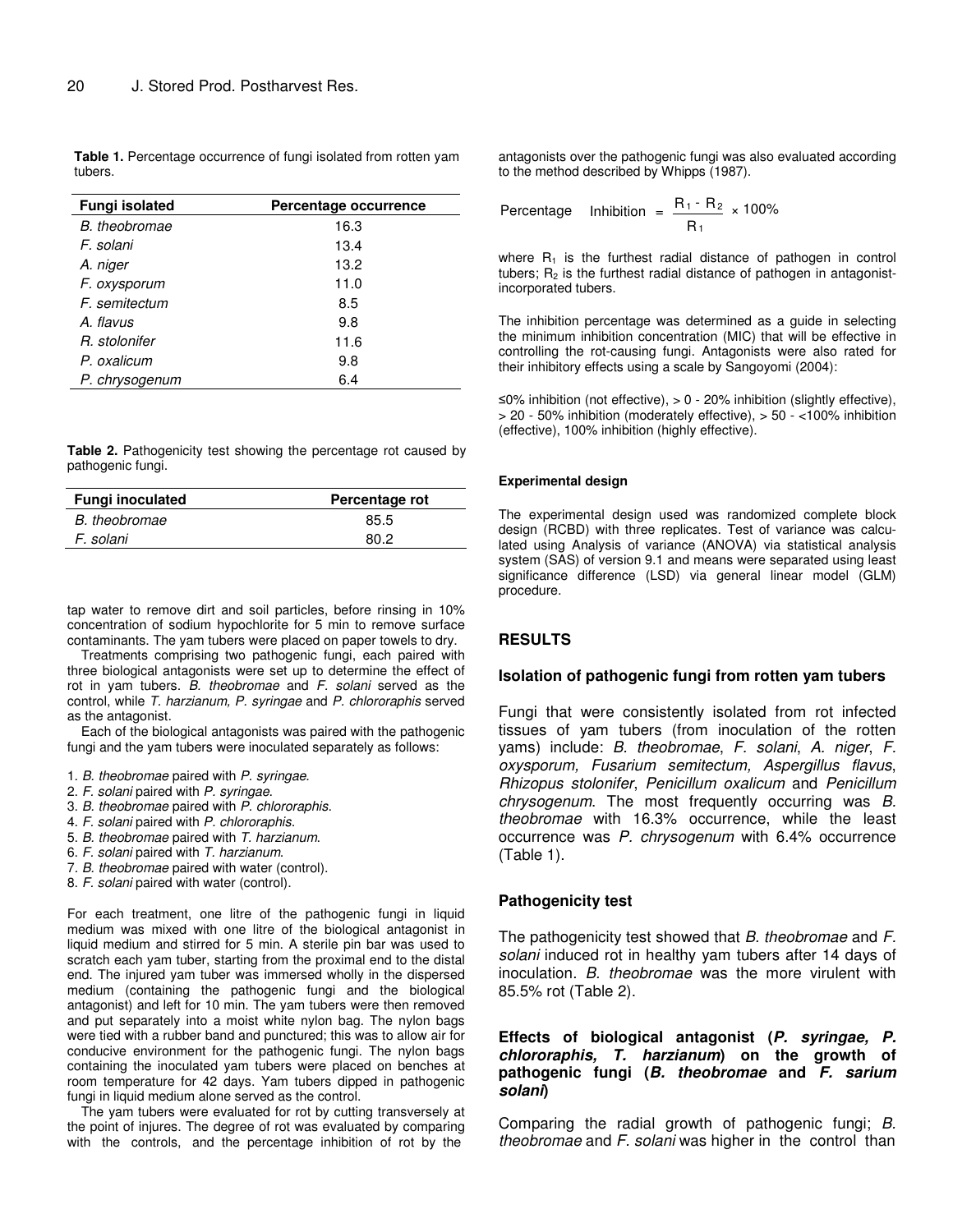

**Figure 1.** Comparative effect of the three biological antagonists on the two pathogenic fungi.

**Table 3.** Antagonist effect of *P. syringae, P. chlororaphis* and *T. harzianum* on *B. theobromae* and *F. solani.*

|                         | Percentage rot |                 |              |  |
|-------------------------|----------------|-----------------|--------------|--|
| <b>Fungi inoculated</b> | P. syringae    | P. chlororaphis | T. harzianum |  |
| B. theobromae           | 67.6           | 53.5            | 84.5         |  |
| F. solani               | 69.3           | 59.6            | 87.1         |  |
| Control                 | $\Omega$       |                 |              |  |

when paired with the biological antagonists: *T. harzianum, P. syringae*, and *P. chlororaphis* (Figure 1). The inhibitory effects of the biological antagonist (*P. syringae*) (Table 3) showed that it reduced the growth of *B. theobromae* by 67.6% while that of *F. solani* was reduced by 69.3%. This showed that *P. syringae* was effect on the inhibition of the growth of the pathogenic fungi at (p < 0.05). *P. chlororaphis* also showed a reduction in the growth of *B. theobromae* by 53.5% and in *F. solani* the growth was reduced by 59.6% (Table 4). *P. chlororaphis* was effect at  $(p < 0.05)$  on the growth of the pathogenic

fungi. *T. harzianum* showed a reduction in the growth of *B. theobromae* by 84.5% and in *F. solani* by 87.1% (Table 5). *T. harzianum* was effective at (p < 0.05) on the growth of the pathogenic fungi.

This study showed that all three biological antagonist were significantly effective ( $p < 0.05$ ) in reducing the rot in the yam tubers treated. Reduction of rot ranged from 53.5 - 84.5% in *B. theobromae* when paired with the three biological antagonists and in *F. solani*, the rot reduction ranged from 59.6 - 87.1% (Tables 3, 4 and 5). This showed a significant difference among the three biological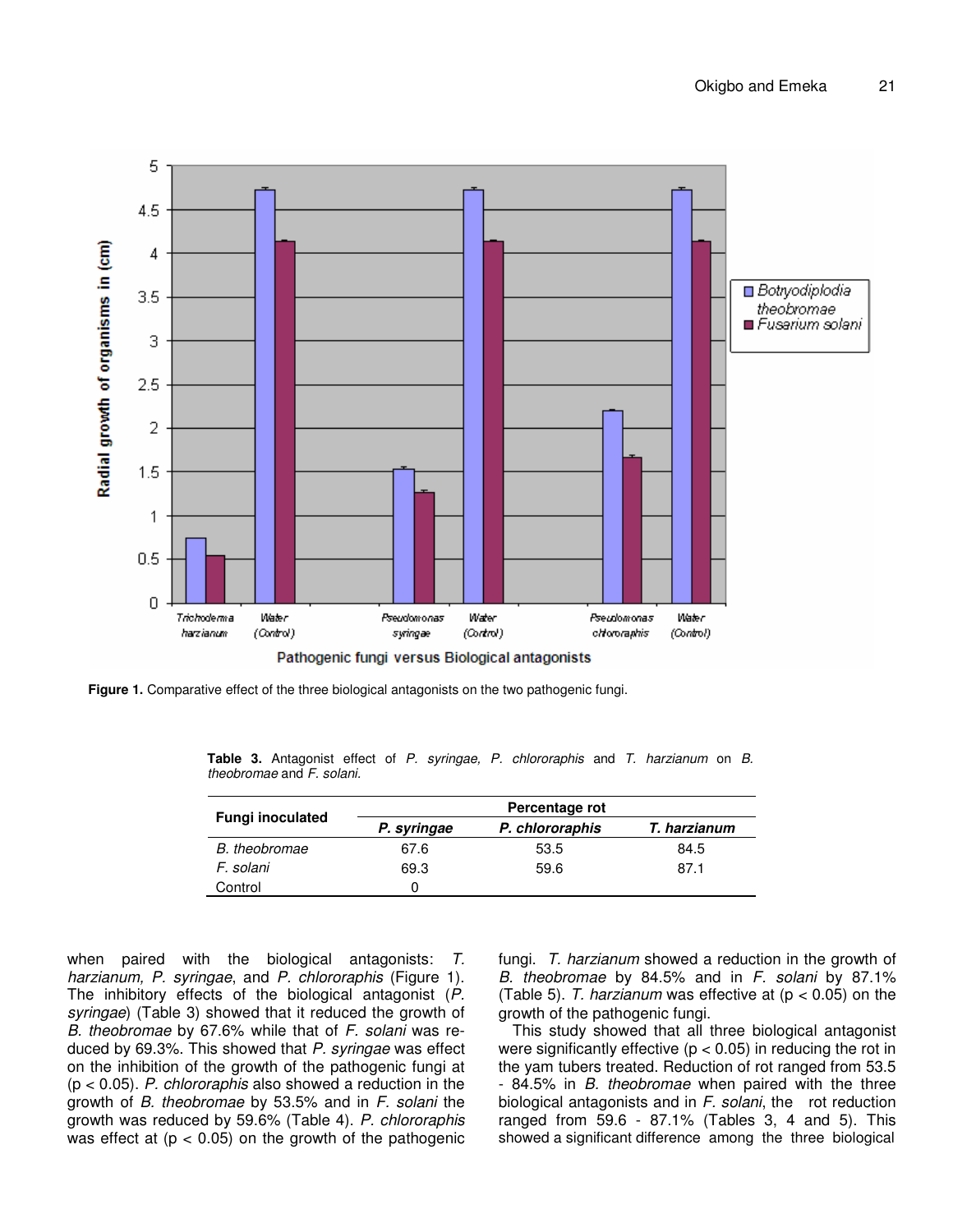**Table 4.** Antagonist effect of *Pseudomonas chlororaphis* on pathogenic fungi (*B. theobromae* and *F. solani*).

| <b>Fungi inoculated</b> | Percentage rot |  |
|-------------------------|----------------|--|
| B. theobromae           | 53.5           |  |
| F. solani               | 59.6           |  |
| Control                 | O              |  |

|  |  | <b>Table 5.</b> Antagonist effect of Trichoderma harzianum on     |  |
|--|--|-------------------------------------------------------------------|--|
|  |  | pathogenic fungi (Botryodiplodia theobromae and Fusarium solani). |  |

| <b>Fungi inoculated</b> | Percentage rot |  |
|-------------------------|----------------|--|
| B. theobromae           | 84.5           |  |
| F. solani               | 87.1           |  |
| Control                 |                |  |

biological antagonists used in controlling rot caused by *B. theobromae* and *F. solani* in which *T. harzianum* was recorded as the most effective in controlling the pathogenic fungi ( $p < 0.05$ ).

The result of the analysis of the data showed the interaction among the treatments (antagonists versus pathogenic fungi) was highly significant ( $p < 0.05$ ). This indicates that the different pathogenic fungi was highly significantly ( $p < 0.05$ ) affected by the biological antagonists applied and that the biological antagonists differed significantly ( $p < 0.05$ ) from one another with the pathogenic fungi tested.

The mean incidence of rot of *B. theobromae* when paired with the biological antagonists differed from that of  $F$ . *solani* significantly ( $p < 0.05$ ) on the treated tubers. Reduction of rot indicates a decrease in the radial growth of the pathogenic fungi. In both test fungi, *T. harzianum* reduced the rot of treated yam tubers (Figure 1) significantly ( $p < 0.05$ ) more than the other biological antagonists.

## **DISCUSSION**

The organisms associated with the rot of *D. alata* in the present study are *B. theobromae* and *F. solani*. These organisms have been associated with post harvest rot as reported by (Ogundana et al., 1970; Okigbo, 2002, 2005; Okigbo and Ogbonnaya, 2006).

The pathogenicity test showed that the pathogenic fungi inoculated in the yam tubers caused rot; this was due to the ability of the pathogen to utilize the nutrient of yam as a substrate for growth and development. This result is similar to the report on fungi associated with Nigerian yams by (Adeniji, 1970; Ogundana et al., 1970; Okigbo, 2000).

The fungitoxic activity of some micro organisms like *B. subtilis*, *T. viride* in controlling pathogens of yam has been reported by Okigbo and Ikediugwu (2000) and Okigbo (2002). Some other biological control measures like plant extracts have been used to control pathogens of yam (Akueshi et al., 2002; Sangoyomi, 2004; Okigbo and Ogbonnaya, 2006; Okigbo et al., 2009).

In this study, micro organisms- *T. harzianum,* P*. syringae* and *P. chlororaphis* were used to control the pathogens of *D. alata* and these produced a significant inhibition on the growth of the pathogenic fungi on post harvest yam.

*T. harzianum* may have acted by the production of antibiotic substances that inhibited the growth of *B. theobromae* and *F. solani*; this has been reported by Dennis and Webster (1971a, b) on the production of both non-volatile and volatile antibiotics by species of *Trichoderma*. These substances produced by *T. harzianum* served in the biological control of storage rot of yam tubers, this is seen in the works of Harman et al. (1980), Chet and Baker (1981), Wilson (1989) and Okigbo and Ikediugwu (2000) where species of *Trichoderma* have been exploited in the control of rot fruit and vegetable diseases.

Several works have been reported on the use of bacteria to inhibit the growth of fungi pathogens of yam tubers, as seen in the work of Okigbo (2005) in which *B. subtilis* was used to control post harvest fungal rot of yams. *P. syringae* and *P. chlororaphis* was used in this study to control pathogenic fungi that causes rot in yam tubers. *P. syringae* and *P. chlororaphis* displaced the fungi significantly.

In this study, there was an inhibition of the pathogenic fungi when paired with the biological antagonists: *T. harzianum*, *P. syringae,* and *P. chlororaphis* which is attributed to the displacement of the pathogenic fungi on yam tuber by causing a reduction in the percentage rot observed, showing that the three biological antagonists were effective in the treated tubers. This is also reported by Okigbo (2002) in which *B. subtilis* caused a reduction percentage of rot in treated tubers. This suggest that biological control was in operation and that *T. harzianum*, *P. syringae* and *P. chlororaphis* acted by either producing antifungal substances or colonizing the microsites faster than naturally occurring surface pathogens.

The result of this work has shown that *T. harzianum, P. syringae* and *P. chlororaphis* have potentials to control rot in post harvest yams. This can provide alternative ways in reducing rot in yams than in the use of chemical fungicides. These biological antagonists are less expensive and environmental friendly; an advantage over chemical (synthetic) fungicides.

Further research should be done to step up the development of biological agents in controlling pathogenic fungi. To implement this, the organism should be able to thrive in a conducive environment.